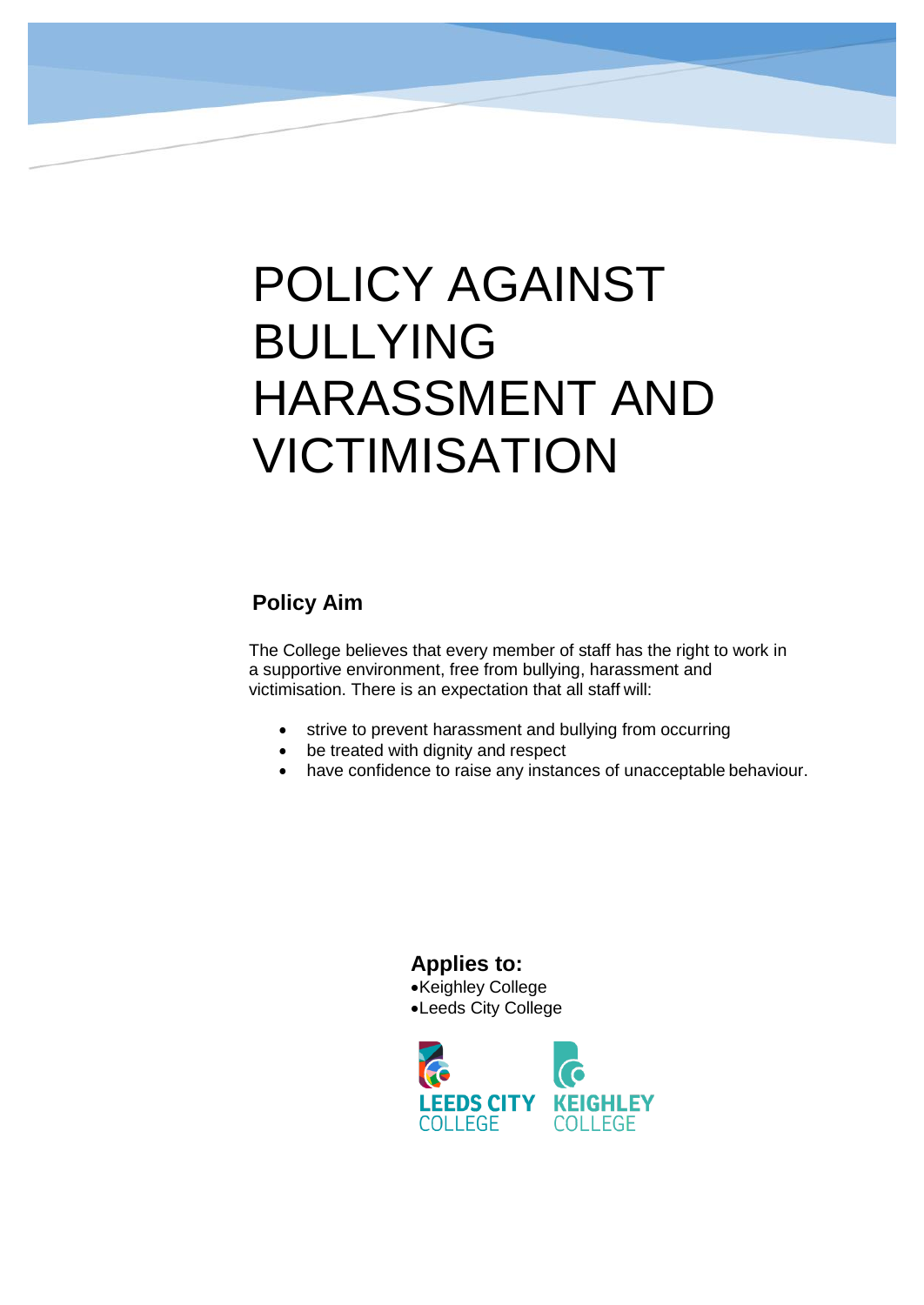# **CHANGE CONTROL**

| <b>Version:</b>                             | Three                                                                                                                                        |  |
|---------------------------------------------|----------------------------------------------------------------------------------------------------------------------------------------------|--|
| <b>Approved by:</b>                         |                                                                                                                                              |  |
| Date approved:                              | <b>July 2018</b>                                                                                                                             |  |
| Name of author:                             | Director of OD & HR                                                                                                                          |  |
| Name of responsible committee:              |                                                                                                                                              |  |
| <b>Related policies: (list)</b>             | Code of Conduct<br><b>Equality and Diversity Policy</b><br><b>Disciplinary Policy and Procedure</b><br><b>Grievance Policy and Procedure</b> |  |
|                                             | Date:                                                                                                                                        |  |
|                                             | <b>Assessment type</b>                                                                                                                       |  |
| <b>Equality impact assessment completed</b> | $\Box$ Full                                                                                                                                  |  |
|                                             | $\square$ Part                                                                                                                               |  |
|                                             | Not required<br>□                                                                                                                            |  |
| Policy will be communicated via:            | College Website, Intranet.                                                                                                                   |  |
| <b>Next review date:</b>                    | <b>July 2020</b>                                                                                                                             |  |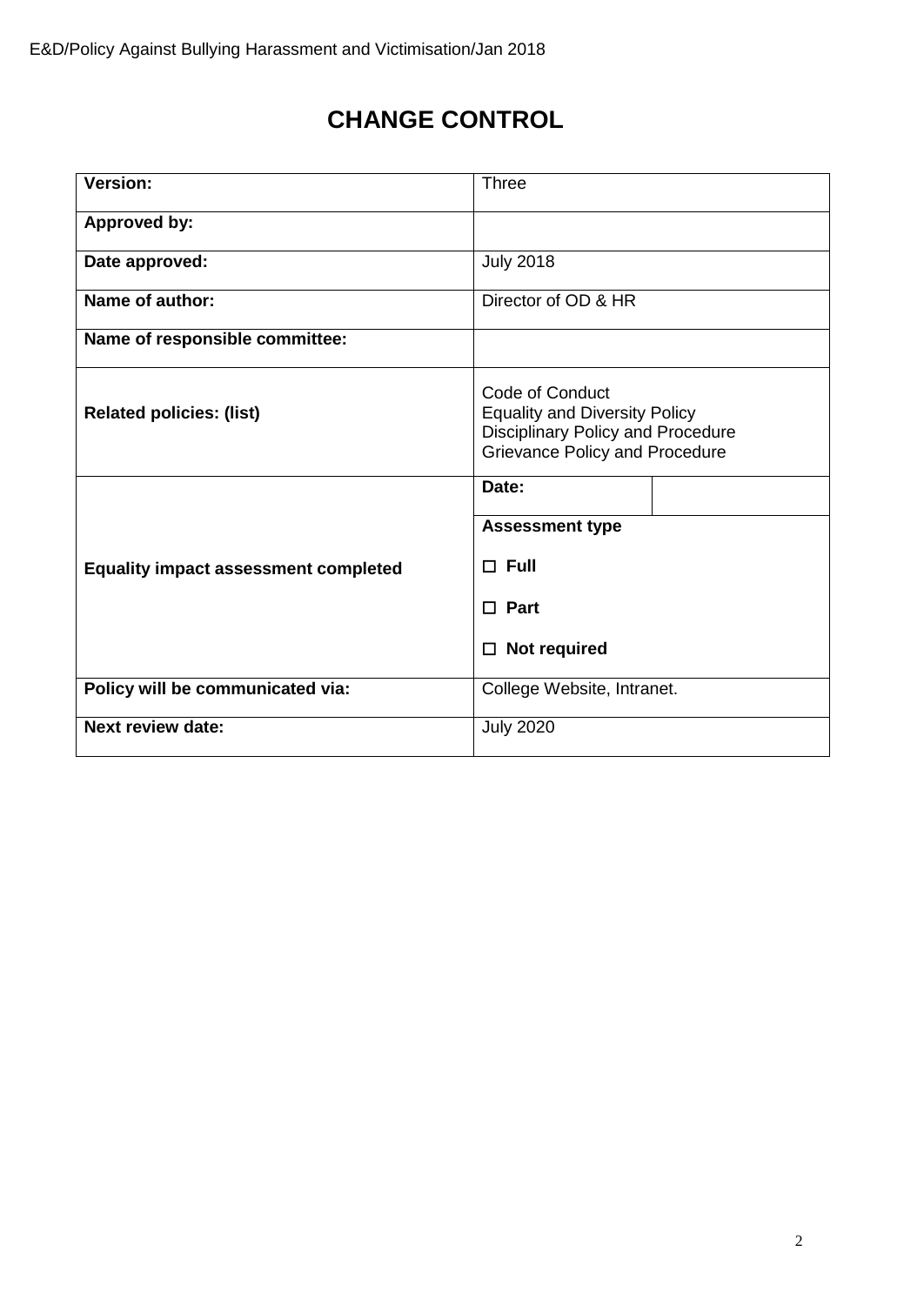# **CONTENTS**

| $1 \quad$     |                                                         |                |
|---------------|---------------------------------------------------------|----------------|
| $\mathcal{P}$ |                                                         | $\overline{4}$ |
| 3             |                                                         |                |
| 4             |                                                         |                |
|               |                                                         |                |
| 6             |                                                         |                |
| $7^{\circ}$   |                                                         |                |
| 8             | THE PROCEDURE FOR DEALING WITH COMPLAINTS OF BULLYING & | -9             |
| 9             |                                                         | 11             |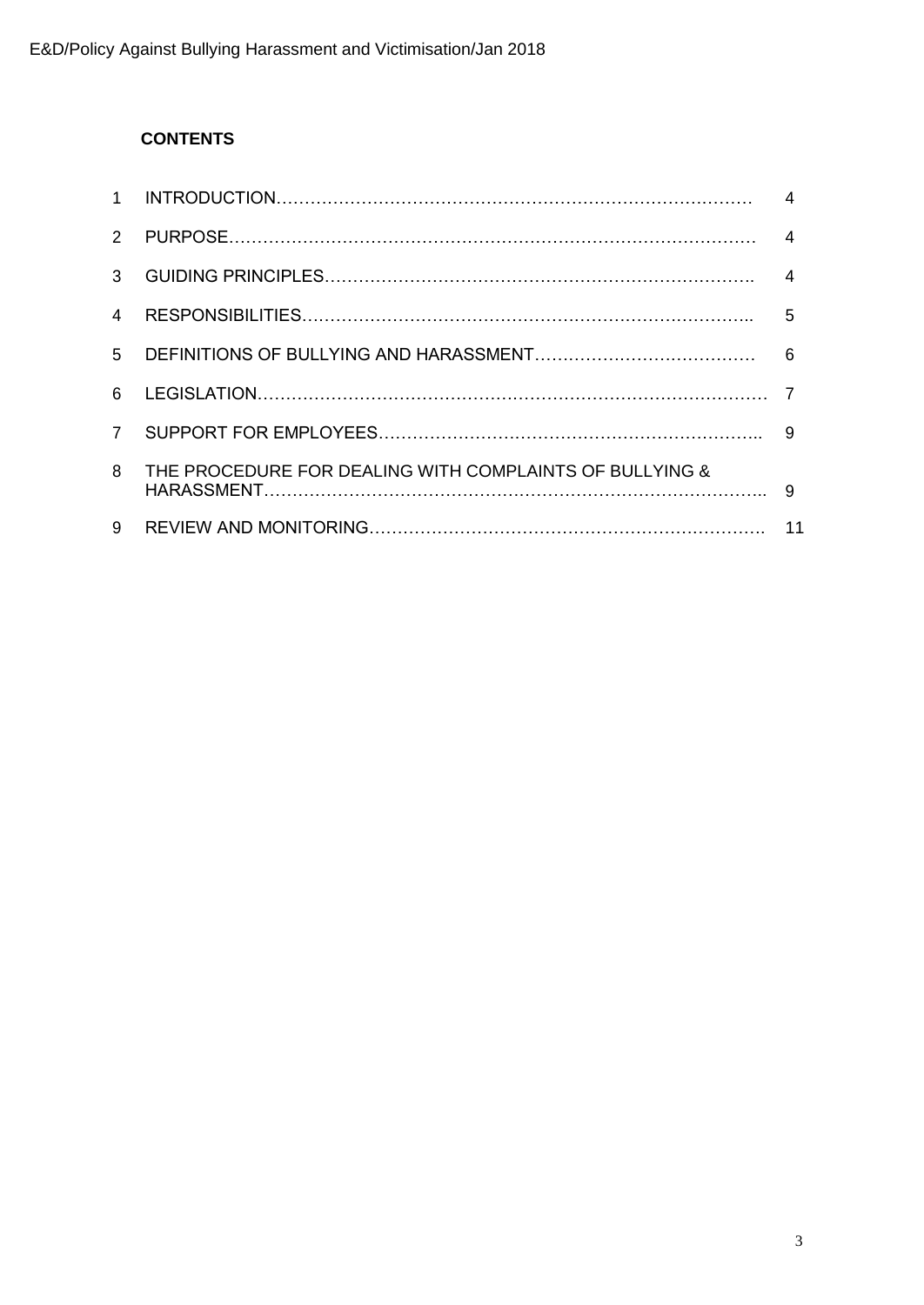# **1. INTRODUCTION**

- 1.1. This Policy and Procedure applies to all employees of Leeds City College (the "College") regardless of length of service. However, contractors, volunteers and other individuals who attend the College's premises on a regular basis (more than three times per month) are expected to read this Policy and Procedure and abide by its terms. Individuals who attend the College's premises on an ad hoc basis should be fully supervised.
- 1.2. This document sets out the College's standard Bullying, Harassment and Victimisation Policy and Procedure. It has been drafted to comply with statutory requirements and in consideration of Association of Colleges guidance. This Policy and Procedure should be read together and in accordance with other relevant College policies, procedures and local guidance.
- 1.3. The Policy and Procedure may be reviewed at the request of Management or Trade Unions by giving four weeks' written notice with reasons for the review.
- 1.4. This Policy and Procedure does not form part of any employee's contract of employment and it may be amended at any time, subject to the provisions in section 1.4.

#### **2. PURPOSE**

- 2.1. The College aims to develop and maintain a working environment where all individuals can work together effectively, confidently and competently and where:
	- all staff contribute proactively to the creation of a culture of mutual respect and an environment where everyone is treated with dignity.
	- staff have the confidence to challenge any instances of unacceptable behaviour and where necessary take appropriate action to bring such behaviour to an end.
- 2.2. The Governors and Management of the College are fully committed to ensuring that this policy is as effective as possible in preventing bullying and harassment from occurring and that where complaints are made that they are treated seriously and addressed promptly.
- 2.3. This Policy and Procedure sets out the College's approach to creating a working culture of mutual respect and dignity and explains the procedure that will be followed in the event of allegations of bullying, harassment or victimisation.

#### **3. GUIDING PRINCIPLES**

- 3.1. The College will not tolerate any form of bullying, harassment or victimisation.
- 3.2. The College undertakes to publicise this policy fully and to ensure rights and responsibilities are understood by all staff.
- 3.3. In order to support the College's aim of preventing bullying, training and guidance will be provided to all staff. The College will also provide specific training and guidance to managers in the correct operation of the Bullying, Harassment and Victimisation Policy and Procedure
- 3.4. The College acknowledges that where harassment and bullying occurs it causes serious repercussions. It can affect people's health, work performance and the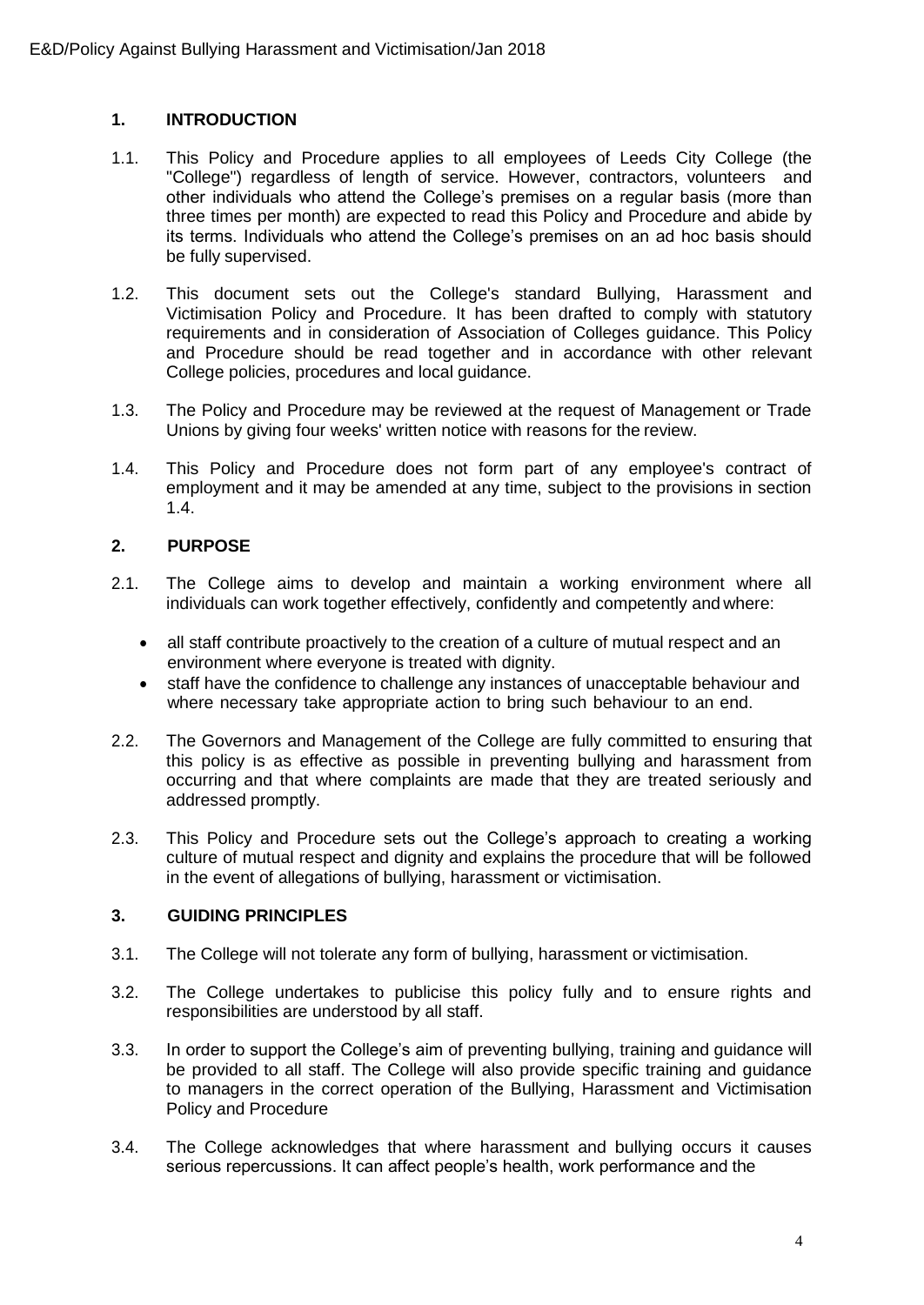success of the organisation. Bullying, as a cause of stress at work, should be regarded as a workplace health and safety hazard.

- 3.5. It is important to recognise that what one person may find acceptable, another may find totally unacceptable and that the essence of harassment and bullying is that the words or behaviour are unwelcome to the particular person who is the target of the words or behaviour.
- 3.6. If a complaint is made to the College, it will be investigated promptly in accordance with the Grievance Policy and Procedure in the first instance. The manager will decide if there is sufficient evidence to warrant the case being referred for consideration under the Disciplinary Policy and Procedure. Where an employee is found to have engaged in bullying or harassment, appropriate disciplinary action will be taken. Serious cases may be viewed as gross misconduct, which could result in summary dismissal.
- 3.7. The College will not tolerate retaliation against or victimisation of any person involved in the bringing of a complaint of bullying. Such retaliation or victimisation will itself constitute an offence, which will be investigated and appropriate action will betaken.

# **4. RESPONSIBILITIES**

#### 4.1. **Governors Responsibility**

- 4.1.1. Governors are responsible for ensuring that they:
	- Are familiar with the Bullying, Harassment and Victimisation Policy;
	- Are aware of the College's legal responsibilities as an employer in relation to bullying;
	- Ensure training and guidance is provided in relation to the policy; and
	- Receive and respond to any monitoring information collated as part of the reviews of the policy.

# **4.2. Senior Managers Responsibility**

4.2.1. Senior Managers, that is those in the College Management Team and above, are responsible for taking the lead in creating a positive, open culture that challenges inappropriate behaviour on the part of members of the College community.

# **4.3. Line Management Responsibility**

- 4.3.1. All Line Managers, that is those with direct responsibility for managing staff, are responsible for ensuring that they are:
	- Familiar with the Bullying, Harassment and Victimisation Policy and that it is followed correctly;
	- Aware of the College's legal responsibilities as an employer in relation to harassment and bullying;
	- Setting examples as positive role models through their own words and actions.

# **4.4. Equality and Diversity Committee Responsibility**

- 4.4.1. The Equality and Diversity Committee are responsible for ensuring:
	- The policy is monitored and reviewed;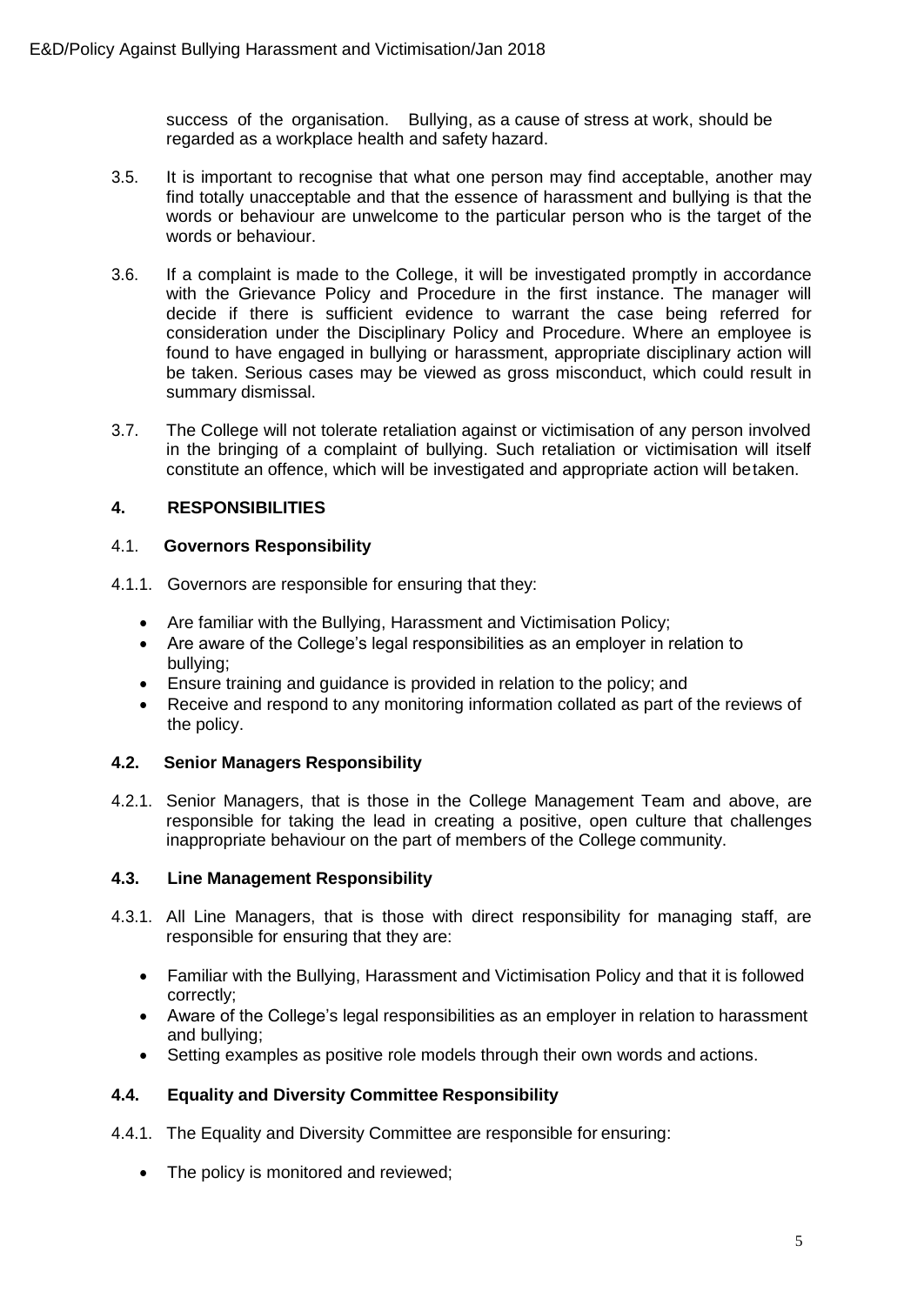• Appropriate training and development is provided to support understanding of the Bullying, Harassment and Victimisation Policy.

# **4.5. Employee Responsibility**

4.5.1. All staff are responsible for ensuring that they:

- Familiarise themselves with the Bullying, Harassment and Victimisation Policy;
- Take part in any relevant training;
- Participate in an investigation when asked by an investigating officer, where a member of staff has observed or has evidence that another member of staff is being bullied or harassed;
- Their own behaviour supports a positive work environment free from bullying.

# **5. DEFINITIONS OF BULLYING AND HARASSMENT**

#### 5.1. **Bullying**

5.1.1. Bullying, although not defined legally, is described as offensive, intimidating, malicious or insulting behaviour, an abuse or misuse of power through means intended to undermine, humiliate, denigrate or injure the recipient.

#### **5.2. Harassment**

- *5.2.1.* Harassment occurs when an individual is subjected to unwanted conduct which has the purpose (intentional) or effect (unintentional) of violating an individual's dignity or creating an intimidating, hostile, degrading, humiliating or offensive environment for that individual*".*
- 5.2.2. It is the individual's perception of whether the conduct in question was unacceptable that is important in determining whether harassment occurred. Where the conduct in question is found to have been unintentional, it will be viewed as having the effect of harassment if this could be regarded as a reasonable conclusion when taking into account all the circumstances, including the complainant's perception.

#### **5.3. Examples of forms of bullying and harassment**

- 5.3.1. Bullying and Harassment can take many forms. Examples of unacceptable behaviour include:
	- offensive songs, remarks, jokes, emails or gestures;
	- display of offensive posters, publications andgraffiti;
	- unwanted physical contact or advances;
	- offensive remarks about a person's dress or appearance;
	- offensive remarks about a person's race, gender, marital status, disability, religion or belief, sexual orientation, gender identity or age;
	- shouting, abusive or intimidating language;
	- spreading malicious rumours, allegations or gossip;
	- excluding, marginalising or ignoring someone;
	- intrusion by pestering, spying or stalking;
	- copying memos that are critical about someone to others who do not need to know;
	- deliberately undermining a competent worker by overloading, taking credit for his/her work or constant criticism;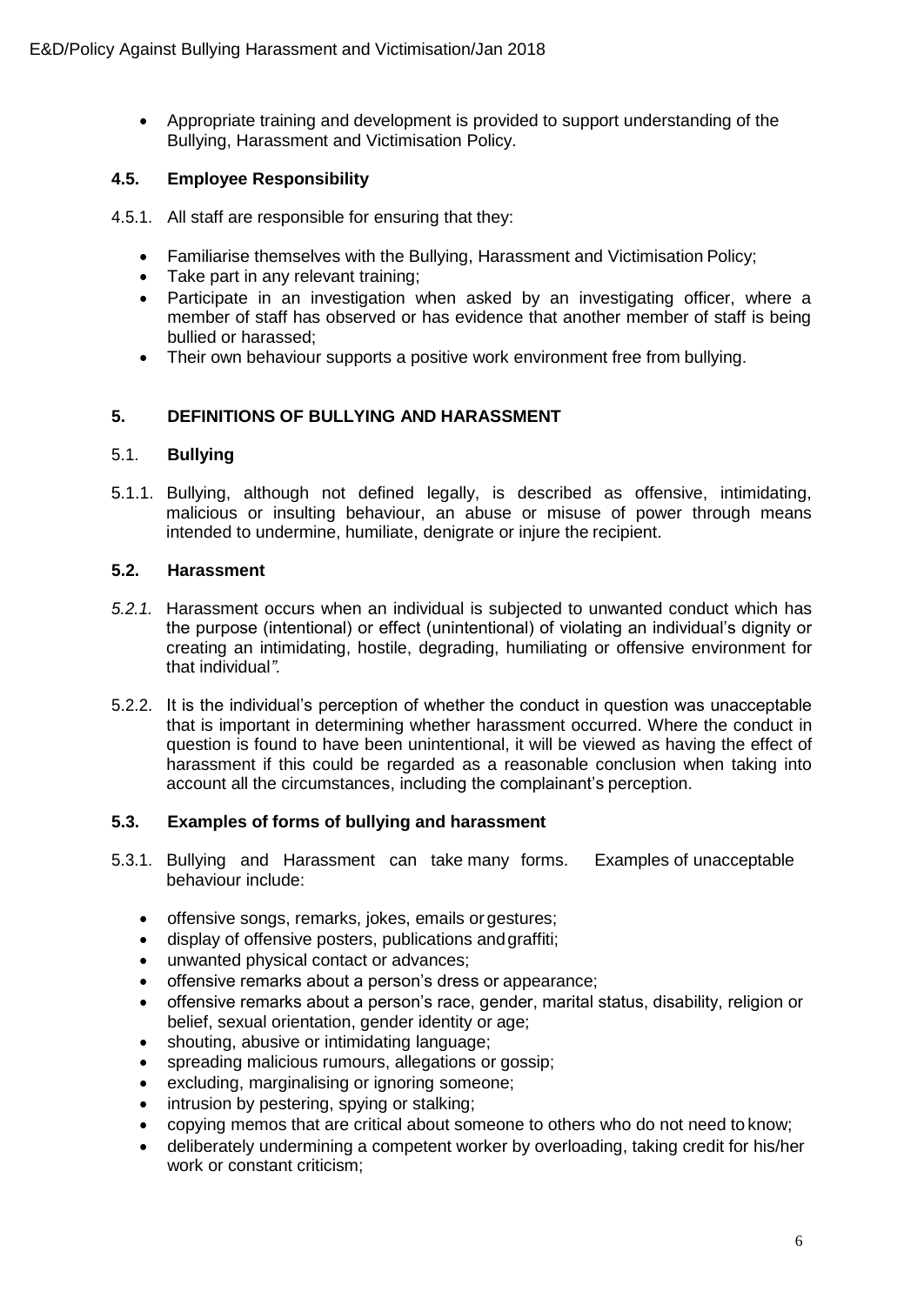- removing areas of responsibility and imposing menial tasks;
- cyber-bullying: that is, the sending or posting of harmful, cruel or offensive text or images by email, internet, social networking websites or other digital communication devices.
- 5.3.2. The above list is intended to give a clear impression of the types of behaviour that the College considers to be unacceptable; however, it only contains examples and is not exhaustive.
- 5.3.3. In addition, the College will not tolerate acts of bullying either at other people's workplaces, or at College-related functions, such as conferences, or social gatherings, such as after-work drinks.
- 5.3.4. It is accepted that vigorous debate and occasional raised voice or argument, of itself may not necessarily constitute bullying.
- 5.3.5. Bullying must be distinguished from the right of, and obligation placed on, managers to exercise proper supervision of staff in the course of their duties, which may include legitimate, constructive and fair criticism of an employee's performance or behaviour at work. Managers will exercise this supervision in a fair, constructive, consistent and reasonable manner that does not compromise the employee's dignity. Similarly, reasonable (but perhaps unpopular) requests by a manager of his/her staff in the normal course of their duties will not be viewed as acts of bullying.

# **6. LEGISLATION**

- 6.1. Individuals are protected from bullying under the Equality Act 2010.
- 6.2. The Equality Act has strengthened the legislation in relation to bullying, harassment and discrimination in respect of all the Protected Characteristics specified in the Act. (Age, Disability, Gender Reassignment, Marriage/Civil Partnership, Pregnancy/Maternity Leave, Race, Religion or Belief, Sex, Sexual Orientation).
- 6.3. An employee may be held individually liable for an act of harassment, as well as the College being held vicariously liable for that employee's act.

#### 6.4. **Types of discrimination:**

#### **6.4.1. Direct Discrimination**

Direct discrimination occurs when someone is treated less favourably than another person because of a protected characteristic they have or are thought to have (see perception discrimination below), or because they associate with someone who has a protected characteristic (see discrimination by association below).

#### **6.4.2. Discrimination by Association**

Already applies to race, religion or belief and sexual orientation. Now extended to cover age, disability, gender reassignment and sex. This is direct discrimination against someone because they associate with another person who possesses a protected characteristic.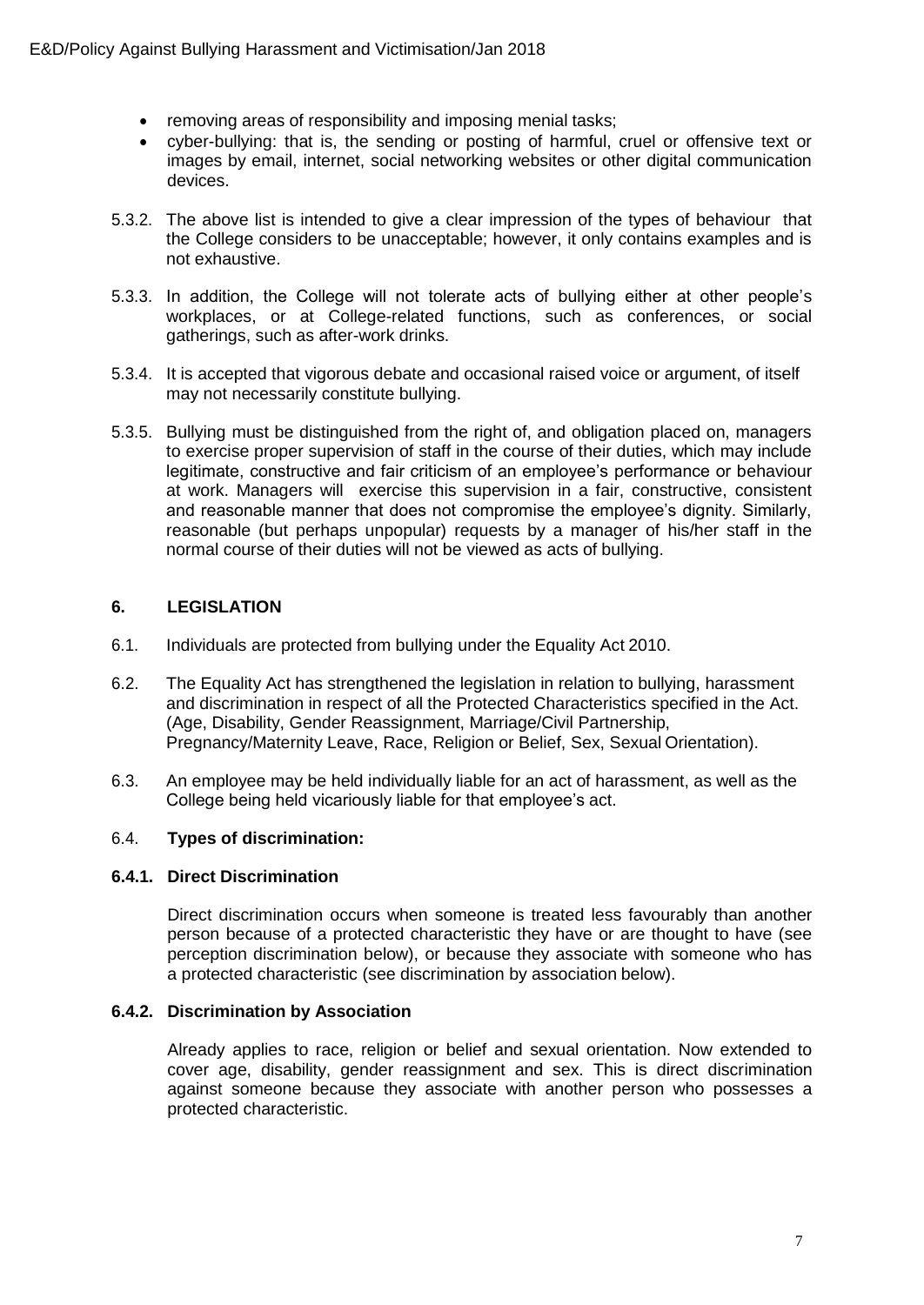#### **6.4.3. Perception Discrimination**

Already applies to age, race, religion or belief and sexual orientation; now extended to cover disability, gender reassignment and sex. This is direct discrimination against an individual because others think they possess a particular protected characteristic. It applies even if the person does not actually possess that characteristic.

#### **6.4.4. Indirect Discrimination**

Already applies to age, race, religion or belief, sex, sexual orientation and marriage and civil partnership; now extended to cover disability and gender reassignment.

Indirect discrimination can occur when you have a condition, rule, policy or even a practice that applies to everyone but particularly disadvantages people who share a protected characteristic. Indirect discrimination can be justified if you can show that you acted reasonably, i.e. that it is 'a proportionate means of achieving a legitimate aim'. A *legitimate aim* might be any lawful decision you make in running your business or organisation, but if there is a discriminatory effect, the sole aim of reducing costs is likely to be unlawful.

Being proportionate really means being fair and reasonable, including showing that you've looked at 'less discriminatory' alternatives to any decision you make.

# **6.4.5. Harassment**

Harassment is "unwanted conduct related to a relevant protected characteristic, which has the purpose or effect of violating an individual's dignity or creating an intimidating, hostile, degrading, humiliating or offensive environment for that individual*".*

Harassment applies to all protected characteristics except for pregnancy and maternity and marriage and civil partnership. People will now be able to complain of behaviour that they find offensive even if it is not directed at them, and the complainant need not possess the relevant characteristic themselves.

Employees are also protected from harassment because of perception and association.

#### **6.4.6. Third Party Harassment**

Already applies to sex; now extended by the Equality Act to cover age, disability, gender reassignment, race, religion or belief and sexual orientation.

The Equality Act makes an employer or individual potentially liable for harassment of employees and students by people who are not employees of the college (third parties), such as customers or clients. Liability arises when harassment has occurred on at least two previous occasions, you are aware that it has taken place, and have not taken reasonable steps to prevent it from happening again.

#### **6.4.7. Victimisation**

Victimisation occurs when a person is treated badly because they have made or supported a complaint or raised a grievance under the Equality Act; or because they are suspected of doing so. A person is not protected from victimisation if they have maliciously made or supported an untrue complaint.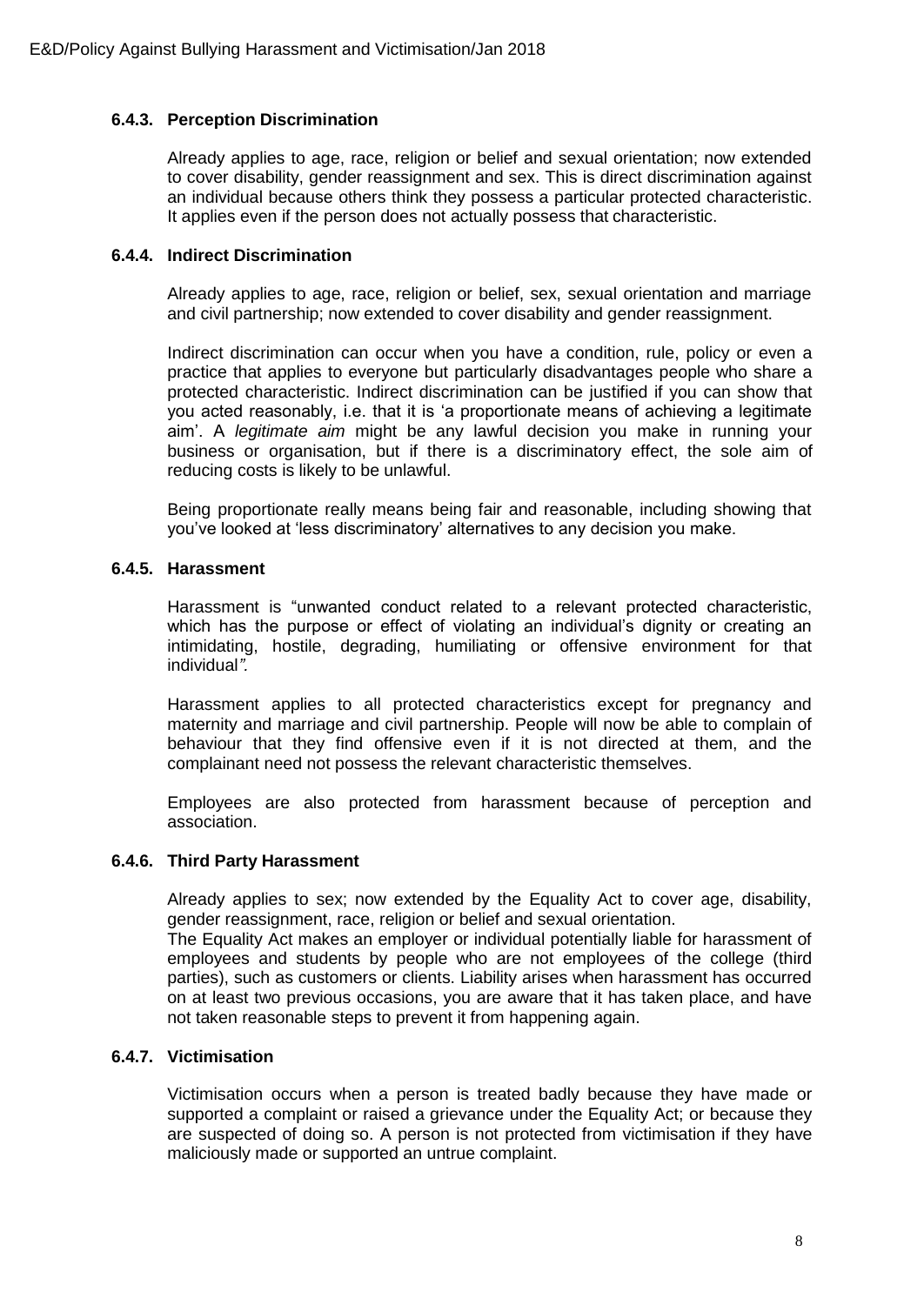There is no longer a need to compare treatment of a complainant with that of a person who has not made or supported a complaint under the Act.

#### **7. SUPPORT FOR EMPLOYEES**

- 7.1. The College recognises the sensitive nature of bullying and harassment. Anyone who believes they are being bullied may wish to discuss their particular situation in a confidential setting before deciding what action to take.
- 7.2. Employees are encouraged to discuss workplace problems openly and informally with their Line Manager. However, the College recognises that this may not always be appropriate and in which case:
	- Staff can discuss the situation with the next level manager, a member of the counselling team, or with a member of Human Resources.
	- Staff can also obtain support from their trade union representative.

#### **8. THE PROCEDURE FOR DEALING WITH COMPLAINTS OF BULLYING & HARASSMENT**

#### 8.1. **Confidentiality**

- 8.1.1. Complaints about bullying should be dealt with in a confidential manner to respect the privacy of all parties and to ensure the matter is dealt with sensitively and effectively. Any breach of confidentiality may result in disciplinary action against those concerned.
- 8.1.2. Confidentiality will be maintained as far as possible. However, if an individual decides not to take any action to deal with the problem and the circumstances described are very serious, the College reserves the right to investigate the situation in accordance with its duty of care to ensure the safety of all who may be affected by the alleged behaviour.

#### **8.2. Keeping records of incidents**

8.2.1. It is helpful for anyone who believes they have been subjected to bullying to make a note of the details of the incidents as soon afterwards as possible, as memories can fade. For example: dates; times; places; the name of the person involved; what actually happened; how the person felt at the time; the names of any witnesses; action taken at the time and whether the incident was reported to management.

#### **8.3. Making a complaint**

- 8.3.1. If a member of staff wishes to make a complaint of bullying the matter should be raised as a grievance in accordance with the College's Grievance Policy and Procedure in the first instance. Under this procedure there will be an investigation to establish the nature of the case and to establish whether bullying or harassment has occurred. The manager will decide if there is sufficient evidence to warrant the case being referred for consideration under the Disciplinary Policy and Procedure.
- 8.3.2. In most cases it is preferable to deal with complaints informally in accordance with the informal stage of the College's Grievance Policy and Procedure. Sometimes people are not aware that their behaviour is unwelcome and an informal discussion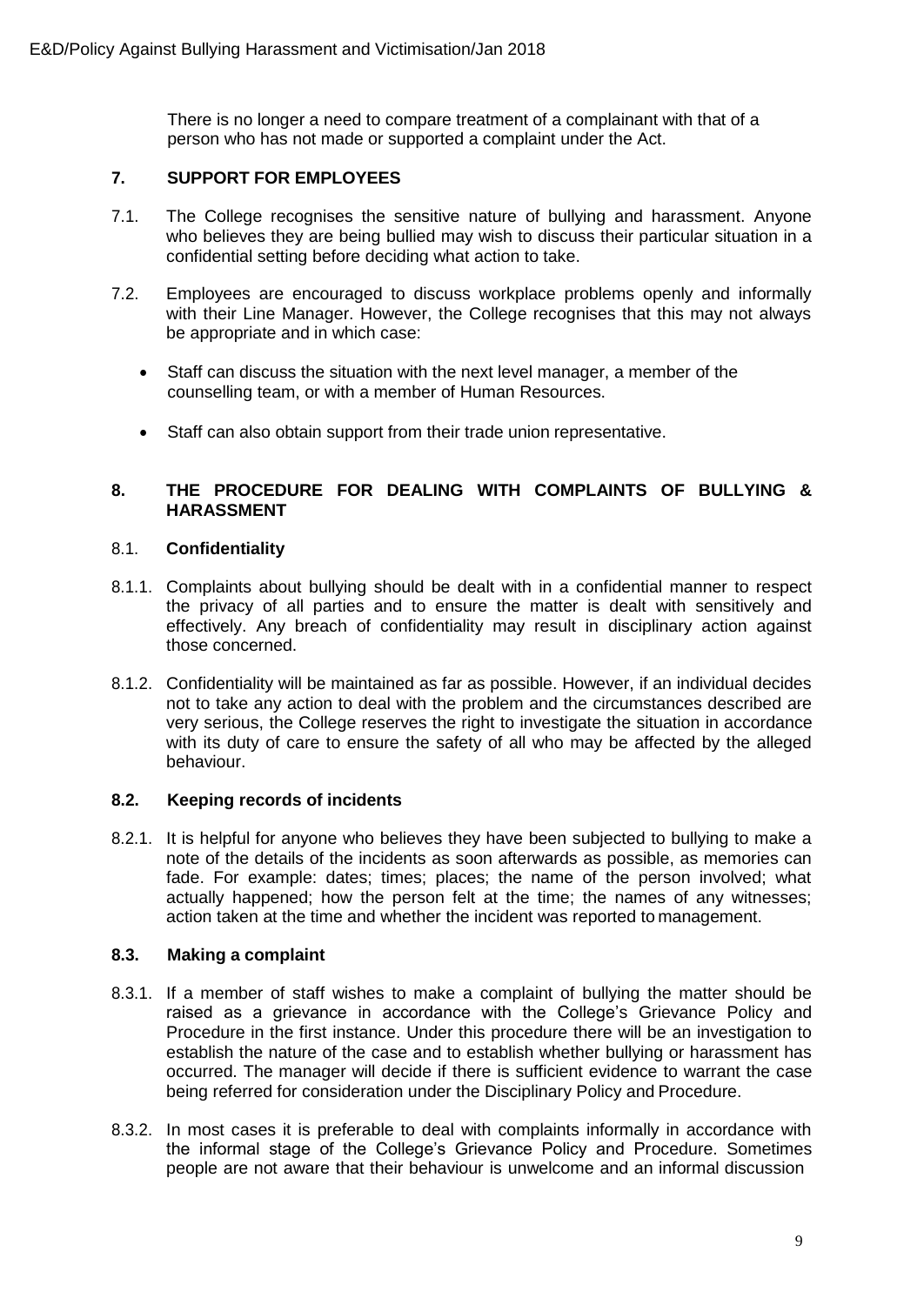can lead to greater understanding and an agreement that the behaviour will cease. Solutions can be reached quickly with minimum risks of embarrassment, suffering, disruption to work and working relationships.

- 8.3.3. In many cases it will be sufficient for the complainant to raise the problem with the alleged harasser as soon after the incident as possible, stating clearly that the behaviour is unacceptable. A note should be made of the action taken.
- 8.3.4. If the complainant does not feel able to do this alone, he/she could seek support from a colleague, Trade Union Representative, Line Manager or an appropriate member of the OD & HR Department. Where both parties are in agreement, the College may consider addressing the unacceptable behaviour through mediation.
- 8.3.5. If the matter is very serious, the individual feels the matter has not been resolved at this stage, or in other circumstances where the individual does not wish to raise the matter informally, the individual may proceed to the formal stage of the College's Grievance Policy and Procedure.
- 8.3.6. Details of the College's Grievance Policy and Procedure are available on the staff intranet or on request from the OD & HR Department.

#### **8.4. Records of complaints**

8.4.1. The College will keep a confidential record of complaints and investigations, which will include the names of the people involved, dates, the nature of the incident(s), the action taken, and any follow-up and monitoring information. The College will keep such records for 6 years from the end of employment. Where a complaint was unsubstantiated, this will be clearly stated in the College's record. All sensitive information will be treated confidentially and in compliance with the requirements of the Data Protection Act 1998.

#### **8.5. Malicious allegations and false statements**

8.5.1. Unfounded allegations of bullying for malicious reasons will not be tolerated by the College. Any such cases will be investigated and dealt with under the College disciplinary procedure. Where a witness is found to have deliberately misled an investigation, the College will treat this as a serious disciplinary offence.

#### **8.6. Complaints against the Principal or other Senior Post-holder**

- 8.6.1. Where the complaint is against the CEO/Principal or another senior post-holder, the same principles will apply in investigating the matter.
- 8.6.2. The Governors will appoint an appropriate Investigating Officer to investigate the complaint. This may be the Principal, a Governor, or an external investigator, depending on the circumstances.
- 8.6.3. If the complaint is upheld and it is decided that there is sufficient evidence to warrant the case being referred for consideration under the Disciplinary Policy and Procedure, the matter must be referred to the Governors who will follow the College's Disciplinary Policy and Procedure, Appendix 1.